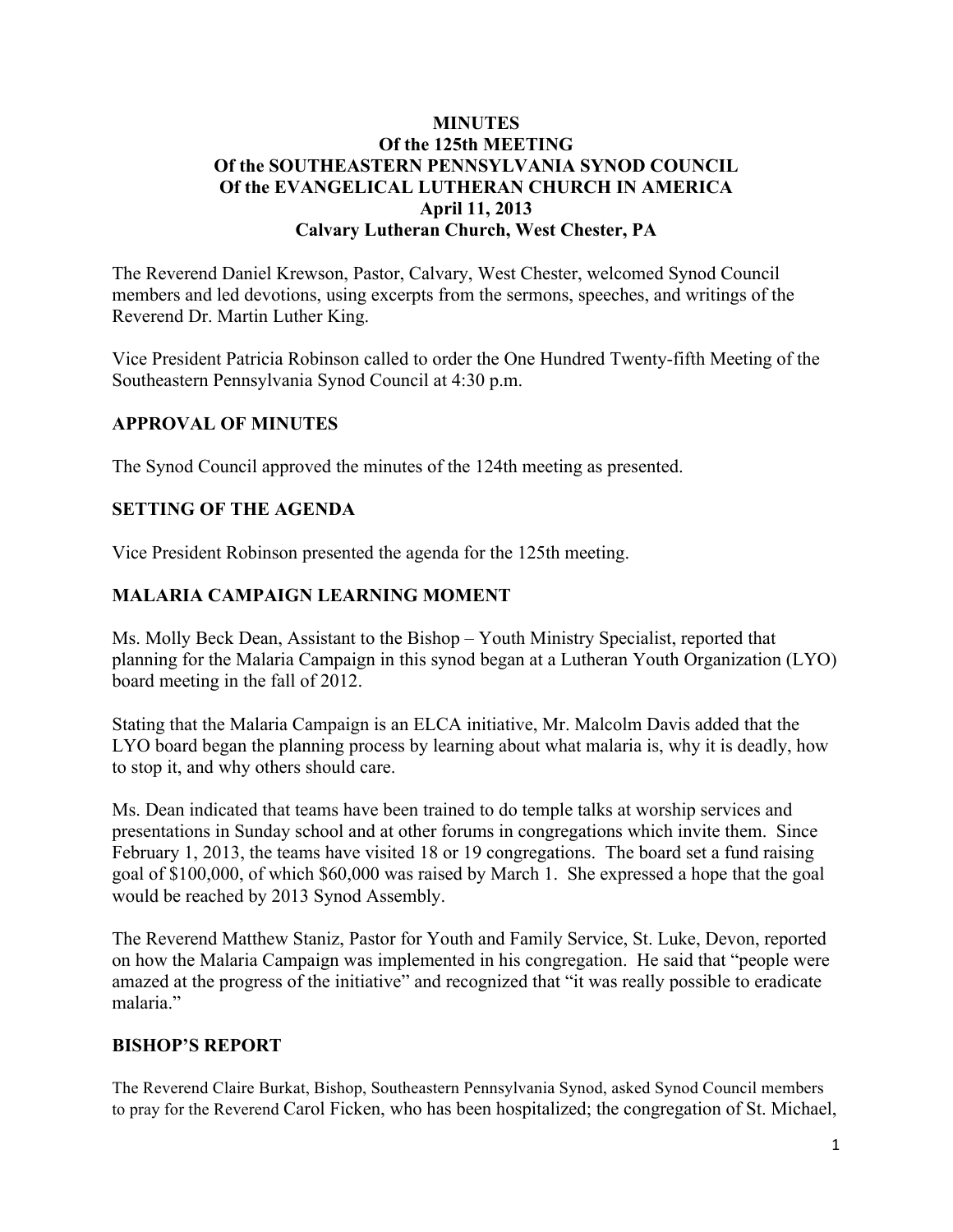Philadelphia (Kensington), and the Goodwin family on the tragic death of Philadelphia Fire Captain Michael R. Goodwin, Sr., St. Michael's president; and the South-Central Synod of Wisconsin on the arrest of its bishop, the Reverend Bruce Burnside, who has been charged with "vehicular homicide while intoxicated," and the family of the victim on the untimely death of their loved one, Maureen Mengelt.

In a lengthy discussion, various Synod Council members expressed a desire for the opportunity at Synod Council meetings to engage in deeper discussion on matters which have a personal impact on people's lives.

The Synod Council approved the following resolution:

**S. C. 13.04. 01 RESOLVED THAT the Southeastern Pennsylvania Synod Council directs the Secretary of this synod to send a letter to the Synod Council of the South-Central Synod of Wisconsin, expressing its support during this tragic and sorrowful time.**

### **Vice President Patricia Robinson**

Bishop Burkat expressed gratitude to Ms. Patricia Robinson, who has served as Vice President of this synod since May 2001 and is stepping down as Vice President at the conclusion of this year's synod assembly. Bishop Burkat described Ms. Robinson as "a woman of deep faith, positive energy, insightful decisions, good humor, and most of all a contagious love for Jesus Christ, his Church and the people of God here and everywhere." She invited Synod Council members to attend a dinner in Ms. Robinson's on May 10, 2013, at the Lutheran Theological Seminary at Philadelphia.

# **Synod Council Elections**

Bishop Burkat expressed thanks to Synod Council members who are completing terms and are ineligible for re-election: the Reverends Paul Beck and Carol Ficken, Sister Sally Kerr, Mr. Lawrence House, AIM, and Mr. Malcolm Davis. She also expressed thanks to Synod Council members who are completing terms and are eligible for re-election: the Reverends William Rex and Karl Richard, Mr. Henry Boyd, Ms. Joyce Brown Adams, Ms. Doreen Kinzler, Mr. John Ungerman, and Ms. Adrienne Nash Melendez.

### **Conference of Bishops**

Bishop Burkat reported on the activities of the Conference of Bishops at its meeting in March 2013:

- Said farewell to ten bishops who will be leaving office this year due to retirement or term limits.
- Discussed a proposal on the *Future of Theological Education* to be considered by the Church Council at its meeting in April 2013.
- Drafted a *Pastoral Letter in Regard to Violence.*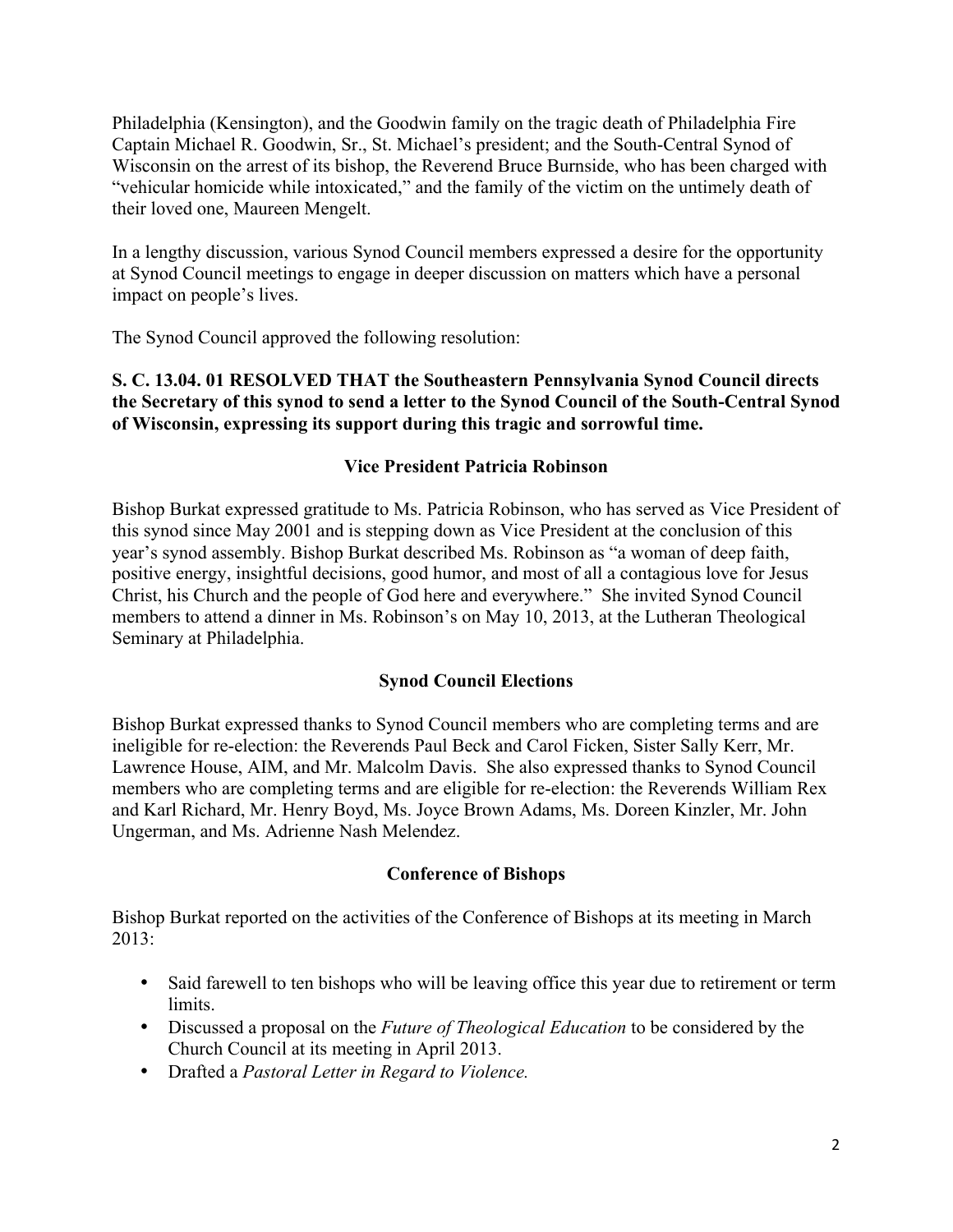- Discussed a proposal to merge the three lay rosters (Deaconesses, Diaconal Ministers, and Associates in Ministry) into one roster (Word and Service).
- Discussed the proposed social statement on criminal justice.
- Received a report on the finances of the churchwide organization and discussed plans for a possible Capital Campaign and a possible ELCA Day of Service.
- Received a report from Portico Benefit Services on changes to the health care plan provided to rostered leaders and others.
- Received information on plans for the 2103 Churchwide Assembly.

### **Congregational Council Officers Gathering**

Bishop Burkat reported that, on March 9, 2013, she met with 83 congregation presidents, vice presidents, and others officers, representing 48 congregations in our synod. The presentation and conversation focused on "the implications for congregational ministry in the rapidly changing context of American life."

### **Funding Streams for Continuing Ministry in This Synod**

Bishop Burkat stated her intention "to increase the *Fund for Mission* and other money available for missional initiatives to \$5 million in the next five years by increased attention to the six funding streams available to" this synod:

- Congregational Partnership Support
- *Fund for Mission*
- *For All the Saints* Annual Appeal
- Interest from Investments
- Grants
- Sale of Church Buildings

### **Equipping the Saints and Congregations for the Work of Ministry**

Bishop Burkat reported that, with the help of the deans and staff, she has made "a list of the teams and networks currently and actively working in our synod today," the total of which, by her best guess, is 41. She added, "I believe this is a testimony to our synodical commitment to share ministry, to raise up leaders, to maximize what we can do together, and to multiply the work of the synod to build up the body of Christ in our five county region."

# **Christian Churches Together (CCT)**

Bishop Burkat reported that she plans to be in Birmingham, AL, on April 15, 2013, for the public release of the *Response to Dr. Martin Luther King Jr.'s Letter from Birmingham Jail* by the Christian Churches Together. She serves on the board of that organization.

# **50th Jubilee of the Evangelical Lutheran Church of Tanzania**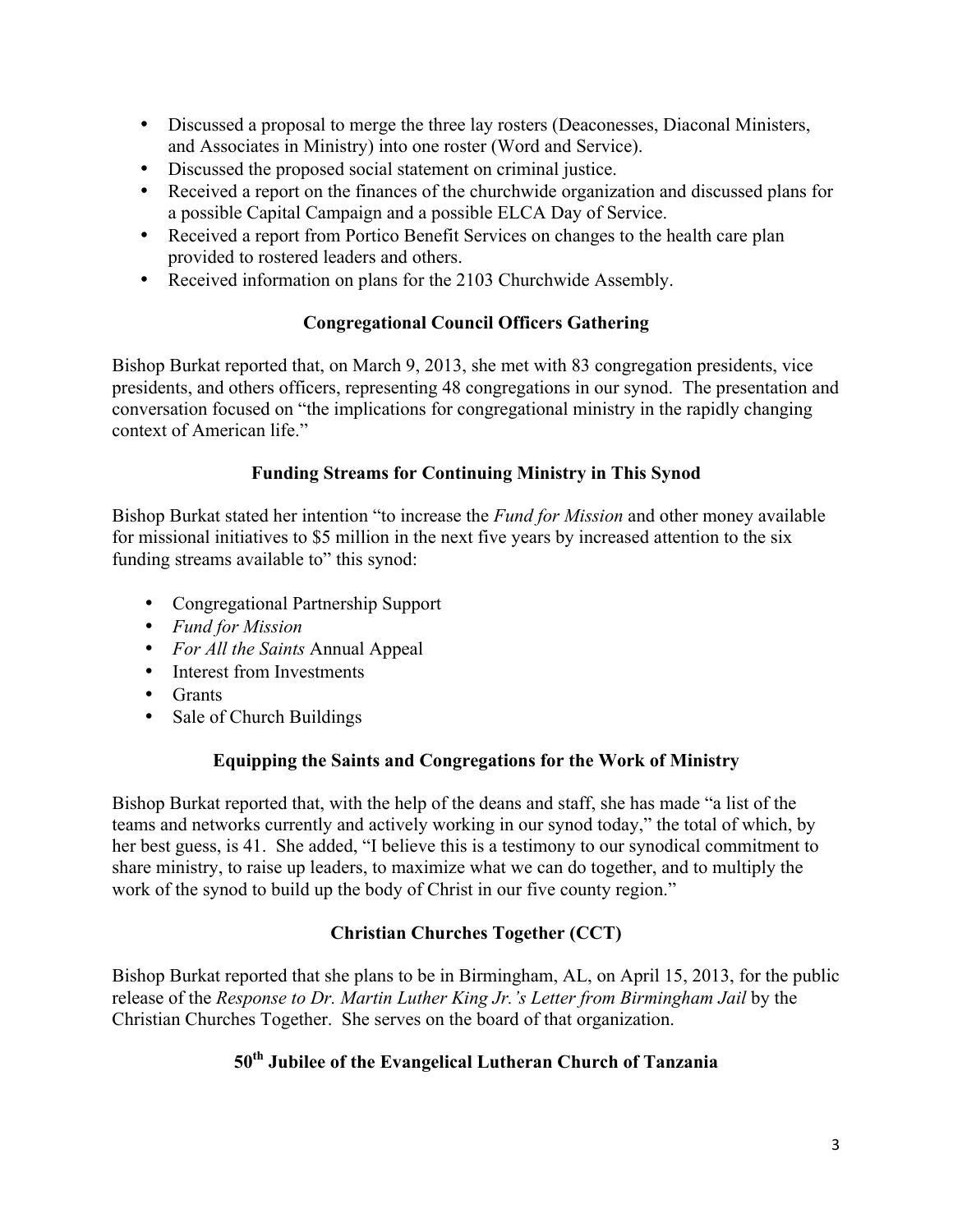Bishop Burkat reported that she will be traveling to Tanzania June 20-23, 2013, to participate in the celebration of the 50<sup>th</sup> anniversary of the forming of the Evangelical Lutheran Church of Tanzania, of which this synod's companion synod, the North East Diocese, is a member.

### **Death of Dr. Louise Shoemaker**

Bishop Burkat noted the death of Dr. Louise Shoemaker on March 19, 2013. Dr. Shoemaker served on the LCA Executive Committee and many of this synod's committees and ministries, and as this synod's Vice President. A memorial service is planned for June 15, 2013, 2:00 p.m., at University, Philadelphia, of which Dr. Shoemaker was an active member.

### **Approval of a New Mission Field**

Bishop Burkat presented the following resolution, which the Synod Council approved:

**S. C. 13.04.02 RESOLVED THAT the Southeastern Pennsylvania Synod Council approves a one-year appointment for Ms. Leila Ortiz to serve as the Mission Developer at Learning/Knowing Christ Latino/a Ministry, located at St. Paul Lutheran Church, Philadelphia (Olney), beginning February 15, 2013, and continuing through February 14, 2014.**

# **Renewal of Specialized Calls**

Bishop Burkat presented the following resolutions, which the Synod Council approved:

**S. C. 13.04.03 RESOLVED THAT the Southeastern Pennsylvania Synod Council approves, in accord with bylaw 7.41.15. of the Constitution, Bylaws, and Continuing Resolutions of the Evangelical Lutheran Church in America, a call to serve in Unusual Circumstance to the Reverend Leslie M. Richard for a period of one year effective June 1, 2013, and ending May 31, 2014, renewable on an annual basis.**

To avoid the appearance of any possible conflict of interest, Pastor Karl Richard abstained.

**S. C. 13.04.04 RESOLVED THAT the Southeastern Pennsylvania Synod Council approves a one-year non-stipendiary term call to Ms. Kathleen Afflerbach to serve the Lutheran Theological Seminary at Philadelphia as Coordinator for Non-Credit Education, effective June 7, 2013.**

# **Calls to Interim Ministry**

Bishop Burkat presented the following resolutions, which the Synod Council approved:

**S. C. 13.04.05 RESOLVED THAT, upon the recommendation of Bishop Claire Burkat, the Southeastern Pennsylvania Synod Council calls the Reverend Dr. Kristine A. Peterson to interim ministry at Holy Trinity Lutheran Church, Narberth, PA, starting March 1, 2013, and extending until a pastor is called by the congregation or until Pastor Peterson resigns this call, whichever comes first.**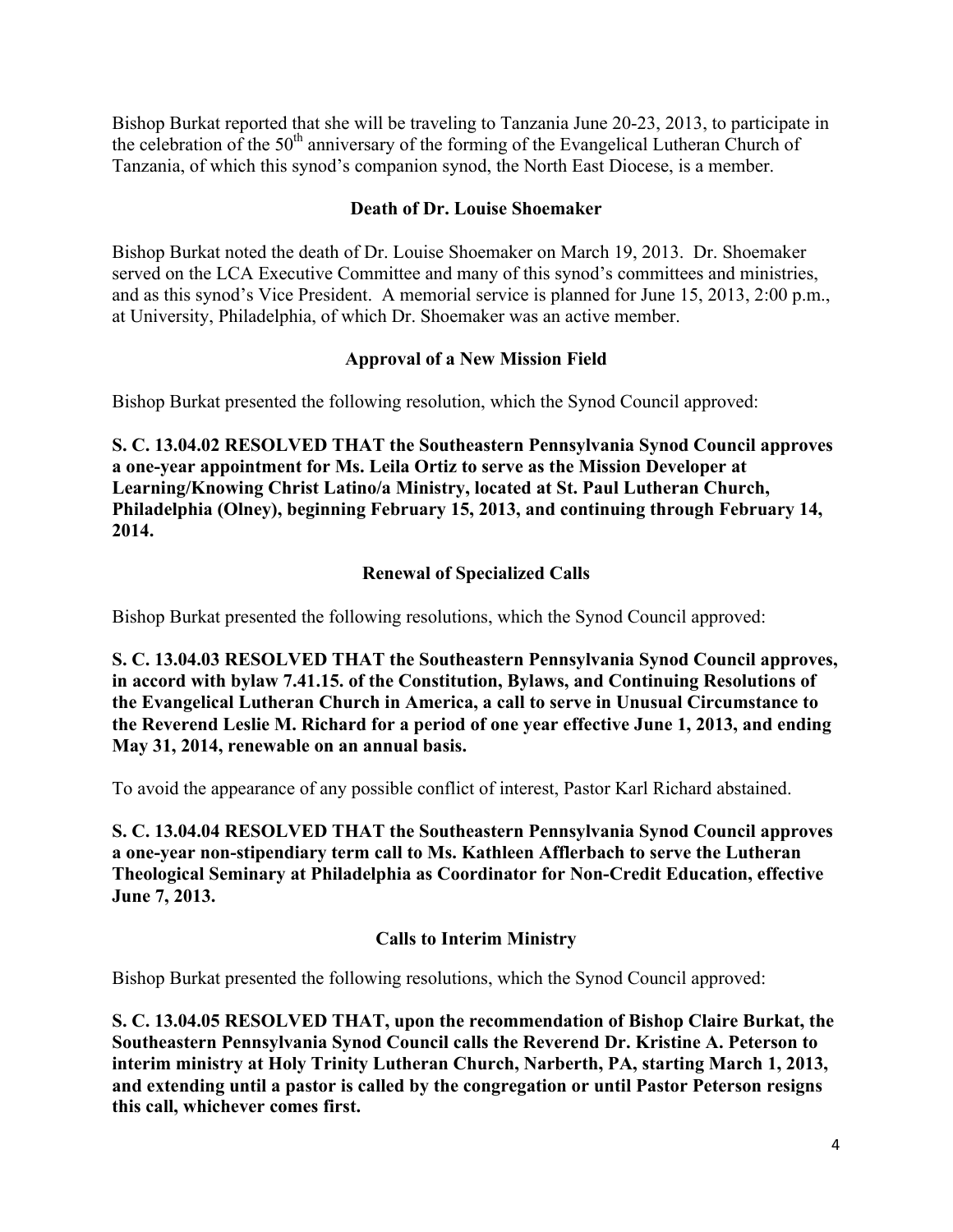### **S. C. 13.04.06 RESOLVED THAT, upon the recommendation of Bishop Claire Burkat, the Southeastern Pennsylvania Synod Council calls the Reverend James H. Wolford as pastor of Emmanuel Lutheran Church, Pottstown, PA, for a two-year term, effective January 14, 2013, to January 13, 2015.**

#### **Action on the Roster**

#### *Retirement*

Bishop Burkat presented the following resolution, which the Synod Council approved:

**S. C. 13.04.07 RESOLVED THAT the Southeastern Pennsylvania Synod Council grants**  *retirement* **status to the Reverend Russell Burns, effective May 1, 2013, and the Reverend John Hougen, effective June 1, 2013.**

#### *On Leave from Call Requests*

Bishop Burkat presented the following resolution, which the Synod Council approved:

**S. C. 13.04.08 RESOLVED THAT the Southeastern Pennsylvania Synod Council grants** *on leave from call* **status to Ms. Patsy Polilli, AIM, 2nd year, effective September 15, 2012; the Reverend Annette Freese, 1st year, effective February 5, 2013; the Reverend Timothy Taylor, for medical disability, effective January 31, 2013; and the Reverend Sandra Brown, 1st year, effective February 25, 2013.**

To avoid the appearance of any possible conflict of interest, Pastor Sandra Brown abstained.

### **EXECUTIVE COMMITTEE AND VICE PRESIDENT'S REPORT**

Vice President Robinson reported that the Sabbatical Team would not have a report for the 2013 Synod Assembly as requested by the 2012 Synod Assembly, noting that the team had not met.

In a moment of personal privilege, Vice President Robinson thanked Synod Council members for their willingness to serve. Making reference to the 12 years in which she has served the synod as Vice President, she said, "It's been a wonderful experience. I love this synod." Noting that this synod's strengths are its people and their vitality, she encouraged Synod Council members to "lift up [those] strengths."

*Synod Council members recessed for dinner. Bishop Burkat offered prayer.*

#### **SECRETARY'S REPORT**

The Reverend Raymond Miller, Secretary, highlighted the actions of the Church Council of the ELCA at its meeting on April 5-7, 2013, in Chicago.